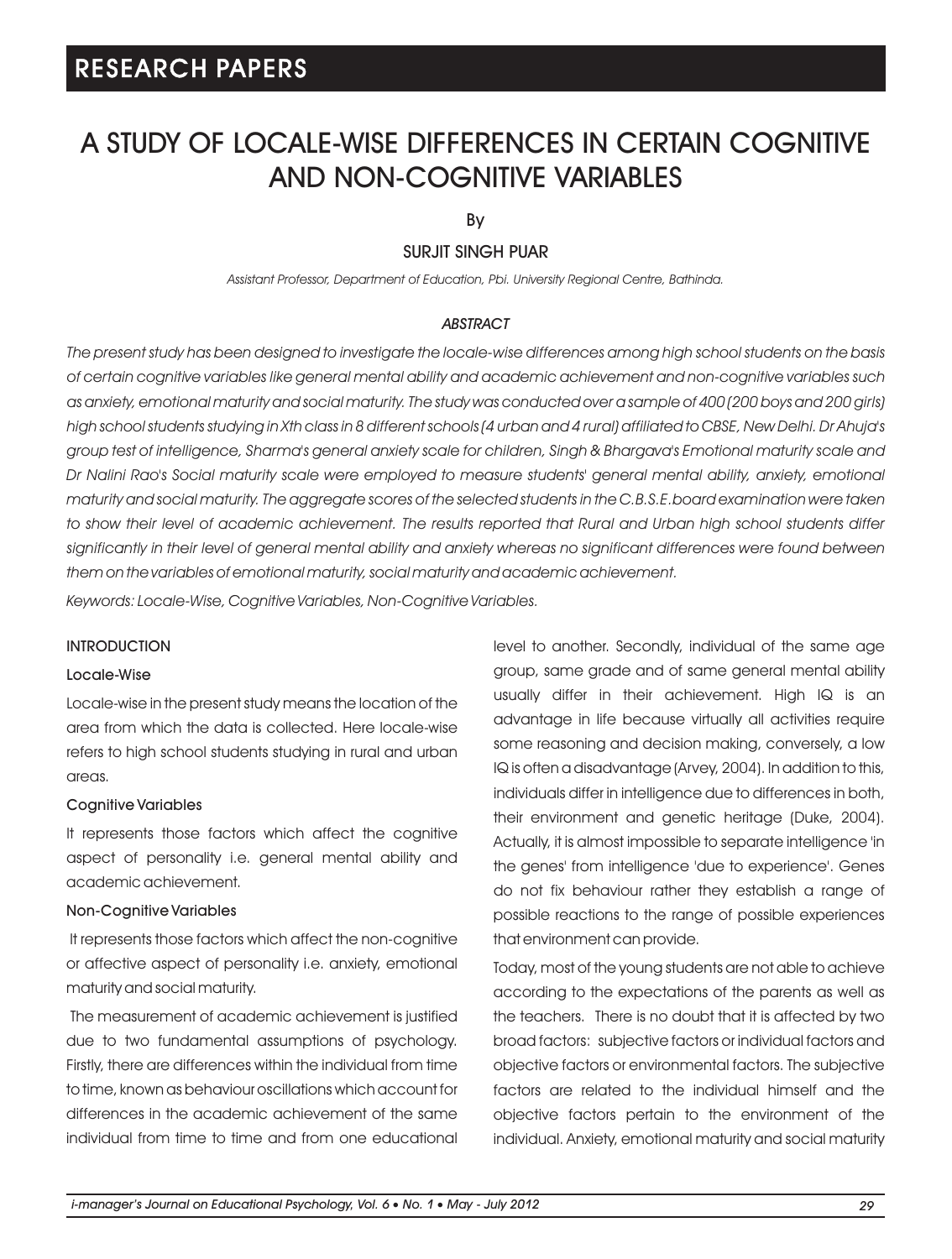are the three individual and non-cognitive factors that may affect the academic achievement of the students. Anxiety is a state of diffused apprehension. It is vague, non-specific and objective less. Researchers of Weiner (1965) and Kazem (1973) generally agree that certain degree of anxiety may motivate the student and may incline to better academic achievement. Pomerantz, Altamatt and Saxon (2002) found significant sex differences on the basis of anxiety scores.

According to Walter D. Smitson (1974), 'Emotional maturity is a process on which the personality is continuously striving for greater sense of emotional health, both intrapsychically and intra- personally'.

Social maturity encompasses attainments in several domains, including independent functioning, effective interpersonal communication, interaction and responsibility i.e. contributing the well being of society (Greenberg, josselson, Knerr and Knerr, 1995). Parents and teachers must be very particular in maintaining interpersonal relationship with the young students in order to challenize their energy in right direction.

The present study has been designed to investigate differences between rural and urban high school students on the basis of their general mental ability, anxiety, emotional maturity, social maturity and academic achievement.

#### Method

Descriptive method of research has been followed. For carrying out any kind of research, it is important to chalk out a design. According to Best (2010), 'all research involves elements of observation, description and the analysis of what happens under certain circumstances'. A systematic procedure is a must to collect the necessary data, which helps to attain the objectives and to test the hypotheses formulated for the study.

The present study is essentially a descriptive survey coupled with causal-comparative method where certain cognitive and non-cognitive variables like general mental ability, anxiety, emotional maturity, social maturity and academic achievement are taken collectively and have been treated as independent variables.

### Sample

The sample of 400 students (200 Boys and 200 Girls) for investigation has been randomly selected from the four randomly selected districts of Punjab State i.e. Amritsar, Kapurthala, Bathinda and Patiala. From each of the four selected districts, one public senior secondary school affiliated to C.B.S.E., New Delhi was selected randomly and another Jawahar Navodiya Vidhalaya affiliated to the same board from the same district was selected. Thus from each district, two schools were taken up i.e. one urban and one rural. From each school again, the students were selected randomly from the different sections of the tenth class. The sample was collected by using multistage random sampling technique.

### Tools Used

In the present study Dr. Ahuja's group test of intelligence (1998), Dr. Sharma's general anxiety scale for children (2003), Singh and Bhargava's Emotional maturity scale (1999) and Rao's Social Maturity Scale (RSMS) (2002), have been used. Academic achievement score was collected from the results of matriculation examination conducted by C.B.S.E., New Delhi.

#### Administration

The scales were administered to the subjects in groups in the regular classroom situation. The instructions were provided on the first page of the scale booklets which were self explanatory. The answers of the subjects were recorded on the scale protocol. Scoring was done according to the instructions given in the manual. Higher the general mental ability, anxiety, social maturity and academic achievement scores indicate higher level of general mental ability, anxiety, social maturity and academic achievement whereas high emotional maturity scores show low level of emotional maturity.

In order to analyse the data, raw scores obtained on the basis of general mental ability, anxiety, emotional maturity, social maturity and academic achievement were converted into T-scores. t-test was applied to see the significance of the differences between rural and urban high school students on the basis of their general mental ability, anxiety, emotional maturity, social maturity and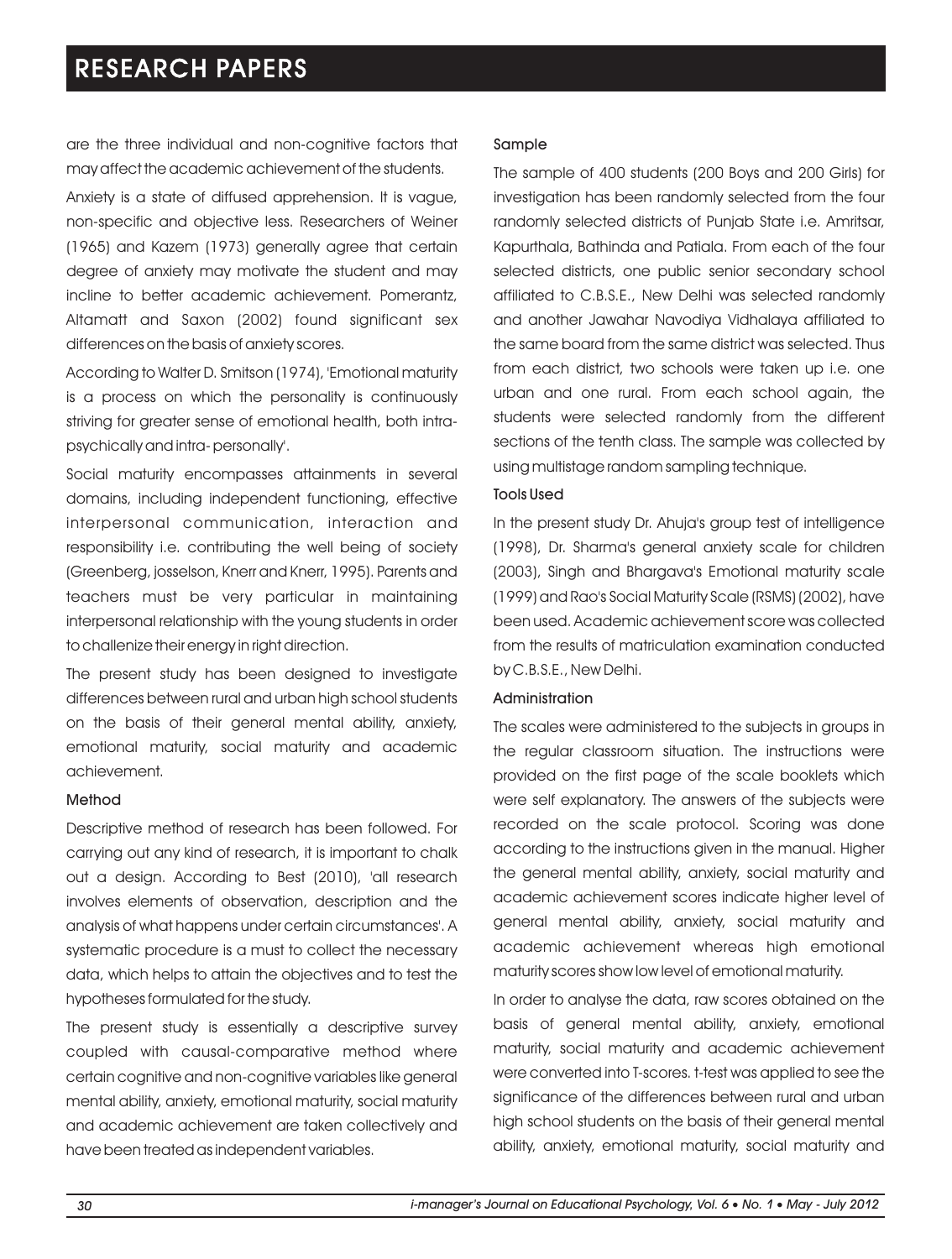academic achievement scores.

### Results and Discussion

Rural and urban high school students differ significantly in their general mental ability as the value of t-test applied is significant at .01 level. (Table 1).

The level of general mental ability is high in case of urban high school students vide table. This may be due to the fact that urban high school students have more facilities of getting education, belong to educated families and hence, more intelligent than their rural counterparts.

The results of from Table 1 also reveal that there is a significant difference in the anxiety of rural and urban high school students as the t-value (4.223) is found to be significant at .01 level. It clearly indicates that rural high school students are more anxious than urban ones. The reasons for urban student's lower anxiety as compared to rural ones may be due to the fact that urban high schools students are more intelligent active alert and have more facilities for getting education at their disposal and hence react with all situations without being anxious. Moreover, their parents are also educated and help their wards in solving their problems whereas in rural setting, parent are illiterate and students have to help in their parent's work besides getting education. These results are in line with the studies conducted by Shikari (1986) and Yadav (1989) who reported that rural students had greater anxiety than urban students.

The results of t-test applied between the mean scores of rural and urban student's emotional maturity indicate that

| Sr.No. | <b>Variables</b> | Group | Mean   | <b>SD</b> | SE <sub>b</sub> | df  | t-value   |
|--------|------------------|-------|--------|-----------|-----------------|-----|-----------|
| 1      | General Mental   | Rural | 44.028 | 7.808     | .803            | 398 | $14.88**$ |
|        | Ability          | Urban | 55.971 | 8.239     |                 |     |           |
| 2      | Anxiety          | Rural | 52.068 | 9.961     | .980            | 398 | $4.223**$ |
|        |                  | Urban | 47.931 | 9.628     |                 |     |           |
| 3      | Emotional        | Rural | 49.533 | 9.291     | 1.000           | 398 | 0.933     |
|        | Maturity         | Urban | 50.466 | 10.665    |                 |     |           |
| 4      | Social Maturity  | Rural | 49.416 | 8.933     | .999            | 398 | 1.168     |
|        |                  | Urban | 50,584 | 10.955    |                 |     |           |
| 5      | Academic         | Rural | 49.790 | 8.511     | 1.001           | 398 | 0.419     |
|        | Achievement      | Urban | 50.210 | 11.313    |                 |     |           |

Table1. Comparison between Rural (N=200) and Urban (N=200) High School Students on the variables of General Mental Ability, Anxiety, Emotional Maturity, Social Maturity and Academic Achievement \*\* Significant at .01 level they do not differ significantly in their emotional maturity scores as the value of t-test (.933) is found to be nonsignificant. After comparing their means, it is found that mean emotional maturity score of urban high school students is higher (less emotionally mature) than those of their rural counterparts. High emotional maturity in rural students may be because rural students face more problems, have lesser means for giving outlet to their emotions and have more toleration power as compared to urban students. The findings of the present study are in resonance with the findings of Harleen (1998) and Kaur (2001) in which rural students were found to be more emotionally mature as compared to urban students.

The result of t-test of significance of the means applied points out that the rural and urban students do not differ significantly in their social maturity scores as the value of ttest (1.168) is found to be not significant. After comparing their means, it is found that mean social maturity score of urban students is higher than those of rural ones. The high social maturity of urban students may be due the fact that in urban setting, environment is calm, congenial; there is more feeling of oneness, students by nature are cooperative, extroverts, more expressive, experienced and intelligent. All these above factors make difference in social maturity of high school students of rural urban areas. The above results are in agreement with the finding of chand (2007) who found no significant difference between rural and urban students on the personal adequacy and inter-personal adequacy.

The results of difference between the mean academic achievement scores of rural and urban are found to be non-significant t=.419. High academic achievement of urban students in their matriculation examination may be due to their high level of general mental ability and social maturity and due the availability of more means, facilities, guidance and better institutions for getting education. The above results are in conformity with the studies conducted by Rajendran, S. et. al. (2007) who concluded that locality of students has no influence on the achievement scores in Chemistry Whereas Rajnish (1998), Prakash (2000), Towde (1999) and Mrignainy (2003) found the significant differences between rural and urban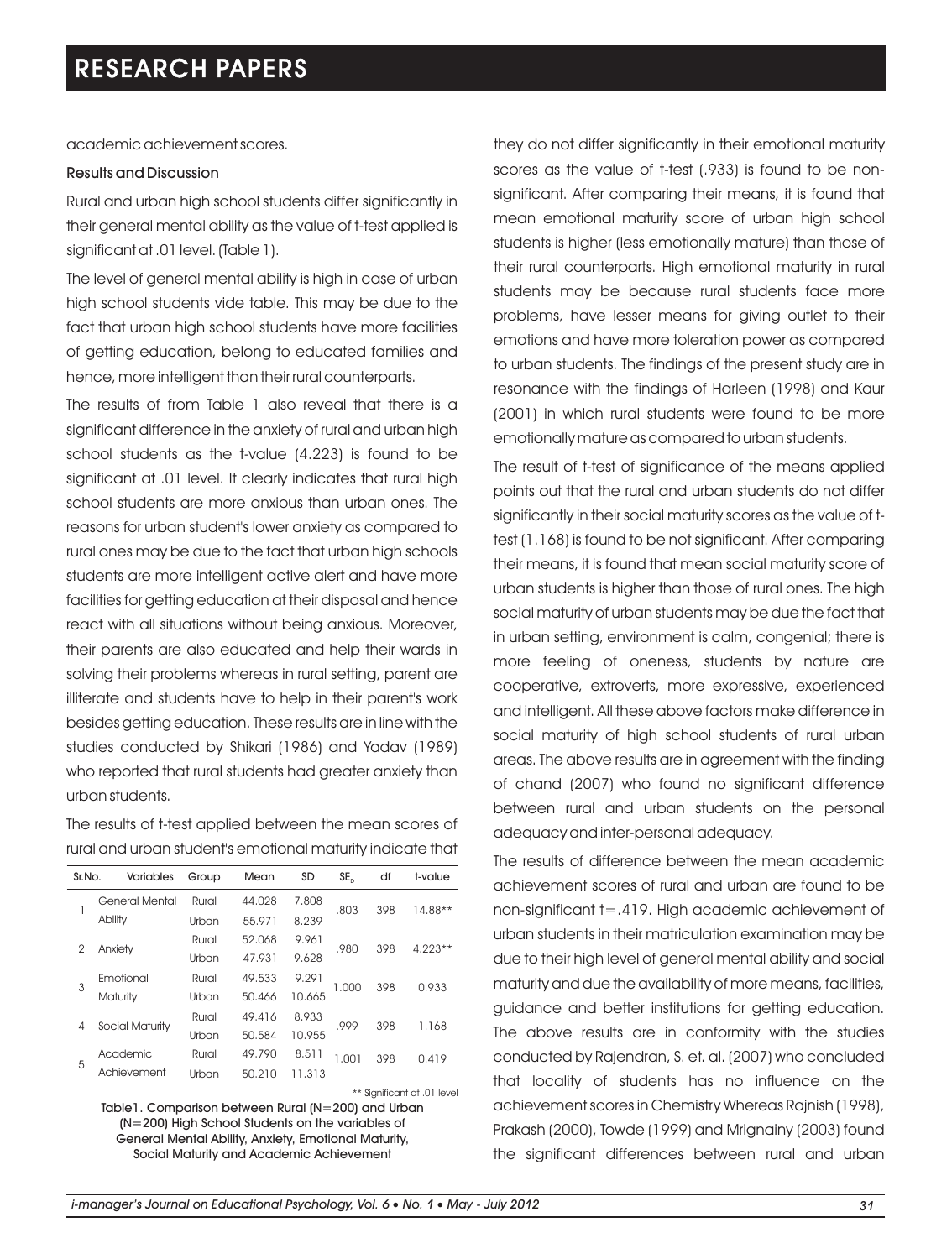students in achievement. Pictorial view for the mean general mental ability, anxiety, emotional maturity, social maturity and academic achievement scores of rural and urban high school students is shown in Figure 1.

### Conclusion

It may be concluded that in a given set of variables rural and urban high school students differed significantly on the basis of their anxiety and general mental ability whereas no significant difference is observed between rural and urban high school students on the basis of their emotional maturity, social maturity and academic achievement.

### Recommendations & Educational Implications

Anxiety is one psychological factor which plays l crucial role in the final outcome of all the Students. It is being explored incessantly. Immediate remedial measures are needed to be taken to control, manage and regulate their anxiety level and bring down the same to desirable level by adopting suitable psycho-regulatory techniques. Teachers at the time of examination need to monitor and adopt serious measures of anxiety regulation of their students. Rural students have significantly higher level of anxiety and this deserves immediate attention of teachers and counselors who constantly interact with them.

The study has implication for teachers, principals and l administrators as well. General mental ability should be given adequate weightage for the admission in different professional courses.



Figure 1 Showing the Mean Score of General Mental Ability, Anxiety, Emotional Maturity, Social Maturity and Academic Achievements of Rural and Urban High School Students

It is recommended that more facilities and better educational environment should be provided to the rural students so as to increase their level of general mental ability.

#### References

[1]. Arvey, Richard D. (2004). Mainstream science on intelligence. *The wall street Journal.* 13. University of Minnesota. Available Online at : http://www.davidduke.com/?p=51.

[2]. Best, John W. & Kahn, James V. (2010). *Research in Education (10th Ed.).* New Delhi: Pearson Education Inc and Dorling Kindersley publishing, Inc.

[3]. Chand, R. (2007). Social maturity among student teachers. Education: *New horizons Quarterly Journal of Education*, 18-25.

[4]. Duke, David. (2004). Racial differences in Intelligence: what mainstream scientists say? Available Online at: http://www.davidduke.com/?P=51.

[5]. Greenberg, E., Josselson, R., Knerr, C and Knerr, B. (1995). The measurement and structure of psychosocial maturity. *Journal of youth and Adolescence*, 4, 127-143.

[6]. Harleen. (1998). A comparative study into the emotional maturity of rural and urban adolescents in Ludhiana district. Unpublished M.Sc. Thesis, Punjab Agricultural University, Ludhiana.

[7]. Kaur, M. (2001). A study of emotional maturity of adolescents in relation to intelligence, academic achievement and environmental catalysts. Unpublished Doctoral Dissertation. Punjab University, Chandigarh.

[8]. Kazam. (1973). A study of the relationship between anxiety level and university academic achievement of college Girls. Unpublished doctoral dissertation, University of Ain Shams, Cairo (Egypt).

[9]. Mrignainy, Aseema. (2003). Effect of stress, locality and gender on selected cognitive and non-cognitive variables. Unpublished doctoral dissertation, Panjab University, Chandigarh.

[10]. Pomerantz, E.M., Altermatt, E.R., & Saxon, J.L. (2002). Making the grade but feeling distressed: Gender differences in academic performance and internal